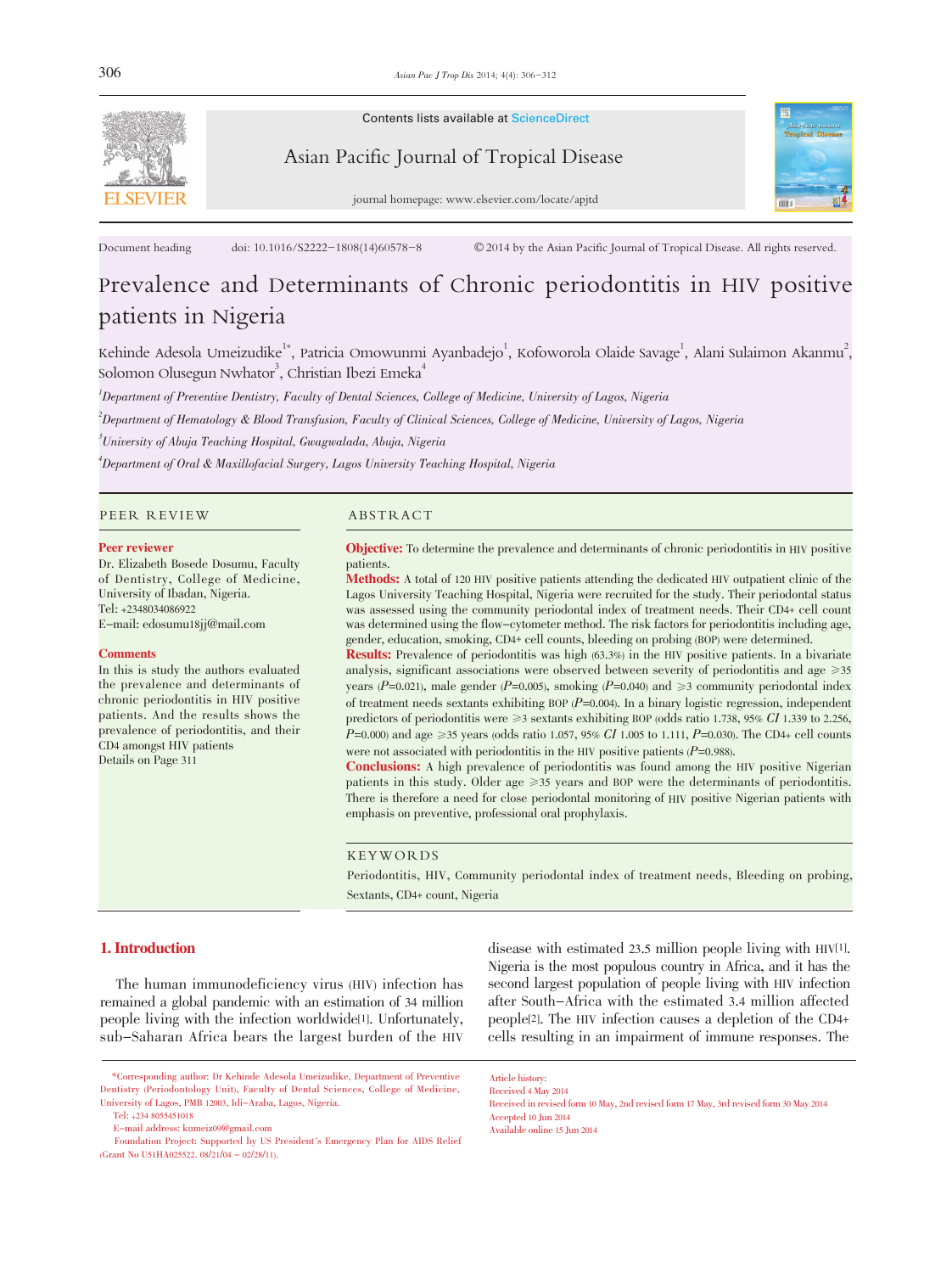impact of the infection on affected persons could be enormous, causing numerous health challenges, including a variety of opportunistic infections such as chronic periodontitis. There is a reported higher risk of chronic periodontitis in HIV infected patients[3,4]. Although chronic periodontitis is initiated by microbial plaque, it is mainly the host immune and inflammatory response that are responsible for most of the tissue destruction that occurs[5]. The pathogenesis of periodontitis in HIV infection has been ascribed to the increased numbers of plasma cells, mast cells, macrophages and neutrophils which release preformed pro-inflammatory cytokines mediating bone loss[6,7]. Polymorphonuclear neutrophils in peripheral blood of HIV infected individuals are hyper-responsive, a consequence of lymphocyte depletion and subsequent periodontal tissue damage[8]. Pro-inflammatory cytokines including interleukin-18 (IL-18) are also involved in the pathogenesis of HIV disease. In HIV positive patients, it has been demonstrated that gingivitis and periodontitis sites with high gingival crevicular fluid levels of IL-18 are at significantly greater risk for progression of established periodontitis. In addition, patients with HIV infection and periodontitis have higher levels of IL-2 and IL-18 than HIV positive patients without periodontitis[9].

Chronic periodontitis in HIV positive individuals often progress gradually, with little or no pain, masking its presence until severe tissue destruction has occurred<sup>[10]</sup>. Various susceptibility factors may all interact to influence the host immune response[5]. Among HIV positive patients, recognized risk factors include older age[10,11], smoking[10,12,13], viral load[10], poor oral hygiene habits[12], specific microbiota such as Prevotella intermedia and Aggregatibacter actinomycemcomitans[10], and CD4+ cell counts  $\langle 200/\mu L[11,14]$ . Barr *et al.* reported a higher risk for periodontal attachment loss in HIV infected subjects over 35 years of age with CD4+ lymphocyte counts <200 cells/mm<sup>3</sup>[11]. This observation of the association of low CD4+ cell counts with chronic periodontitis in literature is equivocal. Other studies have documented lower periodontitis experience in individuals with extreme immunosuppression (CD4 <200 cells/mm<sup>3</sup>)<sup>[15,16]</sup> and a negative correlation between clinical attachment loss and CD4+ cell counts  $\langle 200 \text{ cells/mm}^3 [12,14]$ .

The authors are not aware of any study on the prevalence and associated risk factors for chronic periodontitis in HIV positive patients in Nigeria. The aim of this study was therefore to determine the prevalence of chronic periodontitis and the predictors for periodontitis in HIV positive patients attending the HIV outpatient clinic of the Lagos University Teaching Hospital, Nigeria.

# 2. Materials and methods

# 2.1. Study population and sample collection

This was a descriptive cross sectional study by design. A total of one hundred and twenty HIV seropositive patients were recruited into the study. The sample size was determined using the formula:  $n=Z^2\times pq/d^2$ , where  $n=$ minimum sample size, Z=critical value set at 95% confidence level, p=prevalence of periodontal disease from a previous study, q=1-p, d=precision level set at 0.05. Their HIV seropositive status was confirmed by Western Blot method following voluntary counselling and testing. Only patients 18 years old and above who were not on highly active antiretroviral therapy were included in the study. Exclusion criteria included pregnancy, diabetes, antibiotic therapy and recent periodontal therapy (in the last six months).

All the patients were attending the HIV outpatient clinic of the Lagos University Teaching Hospital.

Verbal informed consent was obtained before clinical periodontal examination. The study protocol was approved by the Health Research and Ethics Committee of the Lagos University Teaching Hospital. A semi-structured intervieweradministered questionnaire was used to obtain sociodemographic data of the patients. The selected periodontal parameters utilized in the study were the community periodontal index of treatment needs (CPITN)[17,18] and the simplified oral hygiene index<sup>[19]</sup>. The highest CPITN score for each patient was recorded and used to determine the prevalence of chronic periodontitis. A healthy periodontal status was based on CPITN score 0, CPITN score 1 (bleeding), CPITN score 2 (calculus), CPITN score 3 (shallow pockets 4-5 mm) and CPITN score 4 (deep pockets <sup>≥</sup>6mm). Patients with highest CPITN scores 1, 2 were further classified into non-periodontitis group, while those with highest CPITN scores 3, 4 into periodontitis group[19]. The severity of periodontitis was assessed by the mean number of sextants with CPITN scores 3, 4. The number of sextants exhibiting bleeding on probing was further categorized into two groups, <3 sextants and <sup>≥</sup>3 sextants.

A single examiner performed the periodontal evaluations following intra-examiner calibration.

Blood samples were taken at the time of periodontal examination to evaluate CD4+ cell count. Blood (4.5 mL) was taken from one of the veins of the antecubital fossae by venepuncturing using the vacutainer system. The blood specimen was then used for assay of the CD4+ cell count by semi-automated technique using PARTEC Cyflowmetry (made by Partec GmbH Germany) and was recorded as cells/mm<sup>3</sup>. The record of the CD4+ cell count was retrieved from patients' hospital records and was used to categorize the patients into those with  $\langle 200 \text{ cells/mm}^3, 200-499 \text{ cells/mm}^3 \text{ and } \geq 500 \text{ cells.}$  $mm^3$ [20].

## 2.2. Statistical analysis

The SPSS software package version 18 was used for statistical analysis. Categorical variables: gender, education and oral hygiene status were reported as frequencies and percentages, while continuous variables: age, mean number of sextants with highest CPITN scores were reported as means±SD. Differences between the factors of exposure [socio-demographic variables, oral hygiene status, CD4+ cell count and the outcome (periodontitis)] were determined in a bivariate analysis (ANOVA or Pearson's chi square where appropriate). Multivariate logistic regression analysis was then performed using factors that were significantly associated with periodontitis in the bivariate analysis as the independent variables and periodontitis as the dependent variable. A confidence interval of 95% was used, the level of significance was set at  $P<0.05$ .

# 3. Results

A total of 120 HIV positive patients were recruited for this study, consisting of both males and females and 64.2% of the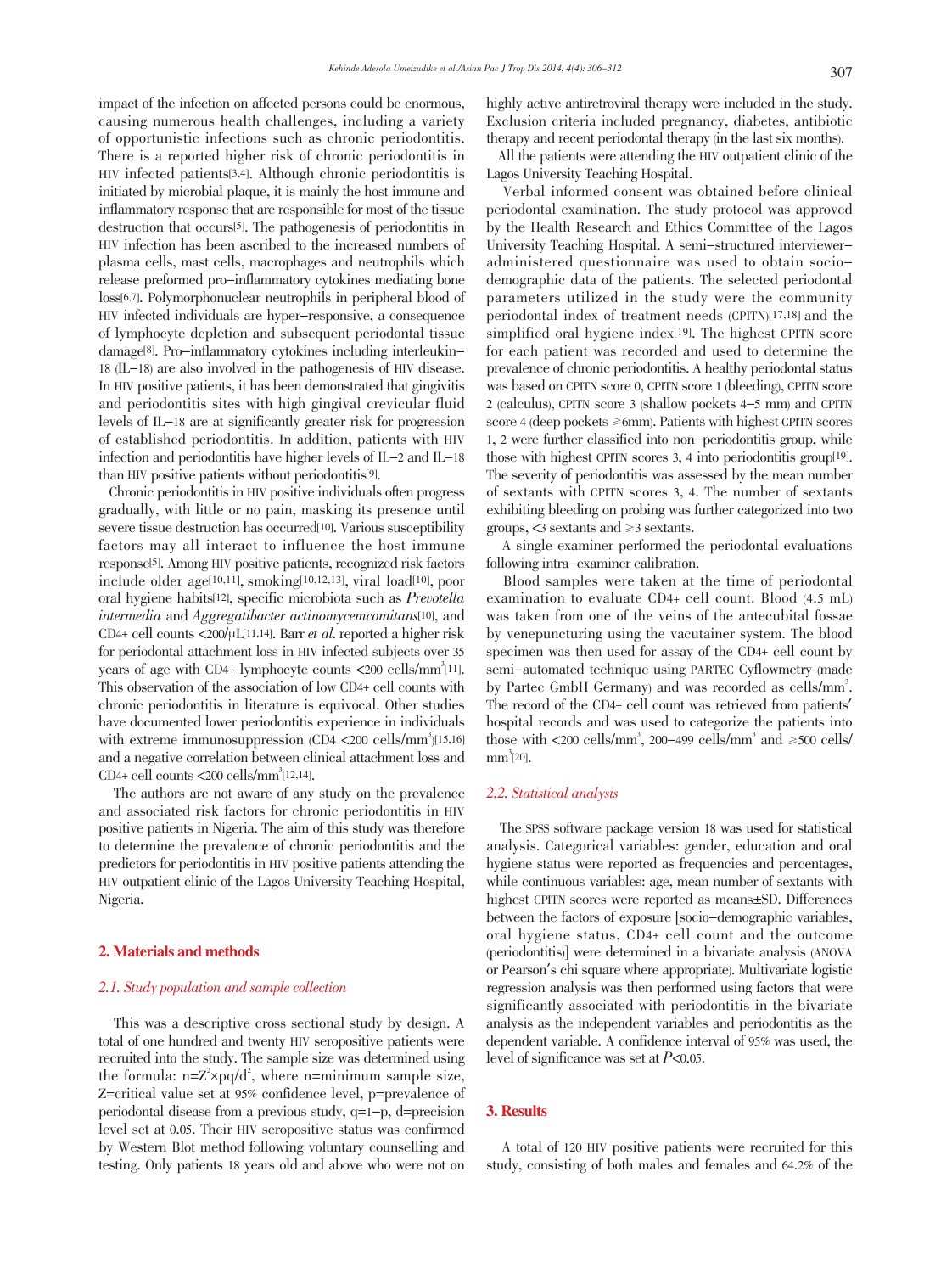study population were females (Table 1). The mean age of the HIV positive patients was  $(35.5\pm9.8)$  years (range 19-72 years). There was a statistically significant difference in age according to gender. Females were younger than the males  $(32.4 \pm 8.9)$  years versus (41.1 $\pm$ 8.9) years,  $P$ <0.0001) respectively.

#### Table 1

Age and gender distribution of the HIV positive patients.

|        | Gender No. of patients $(\% )$ | Mean $age \pm SD$ (in years) | Age range |
|--------|--------------------------------|------------------------------|-----------|
| Male   | 43(35.8)                       | $41.1 \pm 8.9$               | $30 - 72$ |
| Female | 77(64.2)                       | $32.4 \pm 8.9$               | $19 - 61$ |
| Total  | 120(100.0)                     | $35.5 \pm 9.8$               | $19 - 72$ |

Table 2 shows other socio-demographic characteristics of the studied subjects. Majority  $(50\%, n=60)$  of the HIV positive patients had secondary school education as their highest level of education, followed by those with primary education (26.7%,  $n=32$ ), then tertiary level of education (20%,  $n=24$ ). Slightly over half (55.8%) of the studied subjects were married. Twenty six  $(21.7%)$  of the patients gave a history of smoking.

#### Table 2

Distribution of the socio-demographic characteristics of the HIV positive patients.

| Variable          | No. of patients | $(\%)$ |
|-------------------|-----------------|--------|
| Educational level |                 |        |
| None              | 4(3.3)          |        |
| Primary           | 32(26.7)        |        |
| Secondary         | 60(50.0)        |        |
| Tertiary          | 24 (20.0)       |        |
| Total             | 120 (100.0)     |        |
| Marital status    |                 |        |
| Single            | 39(32.5)        |        |
| Married           | 67(55.8)        |        |
| Divorced/Widowed  | 14(11.7)        |        |
| Total             | 120 (100.0)     |        |
| Smokers           |                 |        |
| Yes               | 26(21.7)        |        |
| N <sub>o</sub>    | 94 (78.3)       |        |
| Total             | 120 (100.0)     |        |

Table 3 captures the oral hygiene status of the HIV positive patients. Slightly more than half (52.5%) had fair oral hygiene while less than a third (30.8%) had good oral hygiene. Table 4 reveals the distribution of the highest CPITN score among the HIV positive patients. The most prevalent score was CPITN score 3 (55%), which was higher among male (67.4%) than female patients (48.1%). None of the HIV male patients had a CPITN score 0. Periodontitis (highest CPITN score 3, 4) was more prevalent (63.3%) than non-periodontitis (highest CPITN score 0, 1, 2) (36.7%) in the studied subjects(Table 5).

#### Table 3

|  |  |  | Distribution of the oral hygiene status of the HIV positive patients. |  |  |  |  |  |
|--|--|--|-----------------------------------------------------------------------|--|--|--|--|--|
|--|--|--|-----------------------------------------------------------------------|--|--|--|--|--|

| Oral hygiene status | Frequency $n(\%)$ |
|---------------------|-------------------|
| Good                | 37(30.8)          |
| Fair                | 63(52.5)          |
| Poor                | 20(16.7)          |
| Total               | 120 (100.0)       |

#### Table 4

Distribution of the highest CPITN score of the HIV positive patients.

|        | Highest CPITN score |        |          |          |         |  |
|--------|---------------------|--------|----------|----------|---------|--|
| Gender | $\Omega$            |        |          |          | 4       |  |
| Male   | 0(0.0)              | 0(0.0) | 10(23.3) | 29(67.4) | 4(9.3)  |  |
| Female | 2(2.6)              | 2(2.6) | 30(39.0) | 37(48.1) | 6(7.8)  |  |
| Total  | 2(1.7)              | 2(1.7) | 40(33.3) | 66(55.0) | 10(8.3) |  |

#### Table 5

Periodontal status of HIV positive patients.

| Gender | Non-periodontitis (CPITN score Periodontitis (CPITN score 3, |                       |
|--------|--------------------------------------------------------------|-----------------------|
|        | $(0, 1, 2)$ $n$ $(q_0)$                                      | 4) $n(\mathcal{G}_0)$ |
| Male   | 9(20.9)                                                      | 34(79.1)              |
| Female | 34(44.2)                                                     | 43 (55.8)             |
| Total  | 43(35.8)                                                     | 77(64.2)              |
| $-1$   | $- - 10$ $- - 20$                                            |                       |

Chi square=5.5,  $df=1, P=0.019$ .

Table 6 reveals that the majority of HIV patients with the CD4+ cell count  $(45%)$  were those with  $\langle 200 \text{ cells/mm}^3 \text{ CD4+ cell}$ . The mean CD4+ cell count in the HIV positive patients was  $(255.6\pm$ 190.4) cells/mm<sup>3</sup> (range 10–851). The median CD4+ count was 222 cells/mm<sup>3</sup>.

# Table 6

Distribution of the CD4+ cell counts of the HIV positive patients.

| $CD4+$ cell counts (cells/mm <sup>3</sup> ) | Frequency $n(\mathcal{G}_0)$ |
|---------------------------------------------|------------------------------|
| $200$                                       | 54(45.0)                     |
| $200 - 499$                                 | 52(11.7)                     |
| $\geqslant$ 500                             | 14(43.3)                     |
| Total                                       | 120(100.0)                   |

Table 7 reveals the association between periodontitis and some variables in a bivariate analysis. Age, gender and the number of sextants exhibiting bleeding on probing had significant associations with periodontitis  $(P<0.05)$ . The mean age of patients with periodontitis was  $(36.9 \pm 10.50)$  and significantly higher  $(P=0.04)$  than that of the non-periodontitis group (33.1 $\pm$ 8.03). The odds of individuals  $\geq$ 35 years of having periodontitis versus non-periodontitis was 2.52 (95% CI, 1.17-5.45). The association between CD4+ cell counts and periodontitis revealed that the prevalence of periodontitis was only slightly higher in patients with CD4+ cell count <200 cells/ mm<sup>3</sup> compared to those  $\geq 200$  cells/mm<sup>3</sup>, and the difference was not statistically significant  $(P>0.05)$ .

#### Table 7

Association between socio-demographic variables, oral hygiene and CD4+ cell count and periodontal status of the HIV positive patients.

| Variable                                    | Non-periodontitis (CPITN | Periodontitis (CPITN   | $P$ value |  |
|---------------------------------------------|--------------------------|------------------------|-----------|--|
|                                             | Score 0, 1, 2) $n$ (%)   | Score 3, 4) $n$ $(\%)$ |           |  |
| Age (in years)                              |                          |                        |           |  |
| $<$ 35                                      | 29(46.8)                 | 33(53.2)               | 0.018     |  |
| $\geqslant$ 35                              | 15(25.9)                 | 43(74.1)               |           |  |
| Gender                                      |                          |                        |           |  |
| Male                                        | 10(23.3)                 | 33 (76.7)              | 0.023     |  |
| Female                                      | 34(44.2)                 | 43 (55.8)              |           |  |
| <b>Educational level</b>                    |                          |                        |           |  |
| None                                        | 3(75.0)                  | 1(25.0)                | 0.306     |  |
| Primary                                     | 9(28.1)                  | 23 (71.9)              |           |  |
| Secondary                                   | 23(38.3)                 | 37(61.7)               |           |  |
| Tertiary                                    | 9(37.5)                  | 15(62.5)               |           |  |
| Smokers                                     |                          |                        |           |  |
| Yes                                         | 7(26.9)                  | 19(73.1)               | 0.350     |  |
| N <sub>o</sub>                              | 37(39.4)                 | 57 (60.6)              |           |  |
| Oral hygiene index score                    |                          |                        |           |  |
| Good                                        | 17(45.9)                 | 20(54.1)               | 0.152     |  |
| Fair                                        | 23(36.5)                 | 40(63.5)               |           |  |
| Poor                                        | 4(20.0)                  | 16(80.0)               |           |  |
| <b>Bleeding</b> sextants                    |                          |                        |           |  |
| $<$ 3                                       | 27(47.4)                 | 30(52.6)               | 0.021     |  |
| $\geq$ 3                                    | 17(27.0)                 | 46 (73.0)              |           |  |
| $CD4_+$ cell count (cells/mm <sup>3</sup> ) |                          |                        |           |  |
| < 200                                       | 19(35.2)                 | 35(64.8)               | 0.938     |  |
| $200 - 499$                                 | 20(38.5)                 | 32(61.5)               |           |  |
| $\geqslant$ 500                             | 5(35.7)                  | 9(64.3)                |           |  |

Statistically significant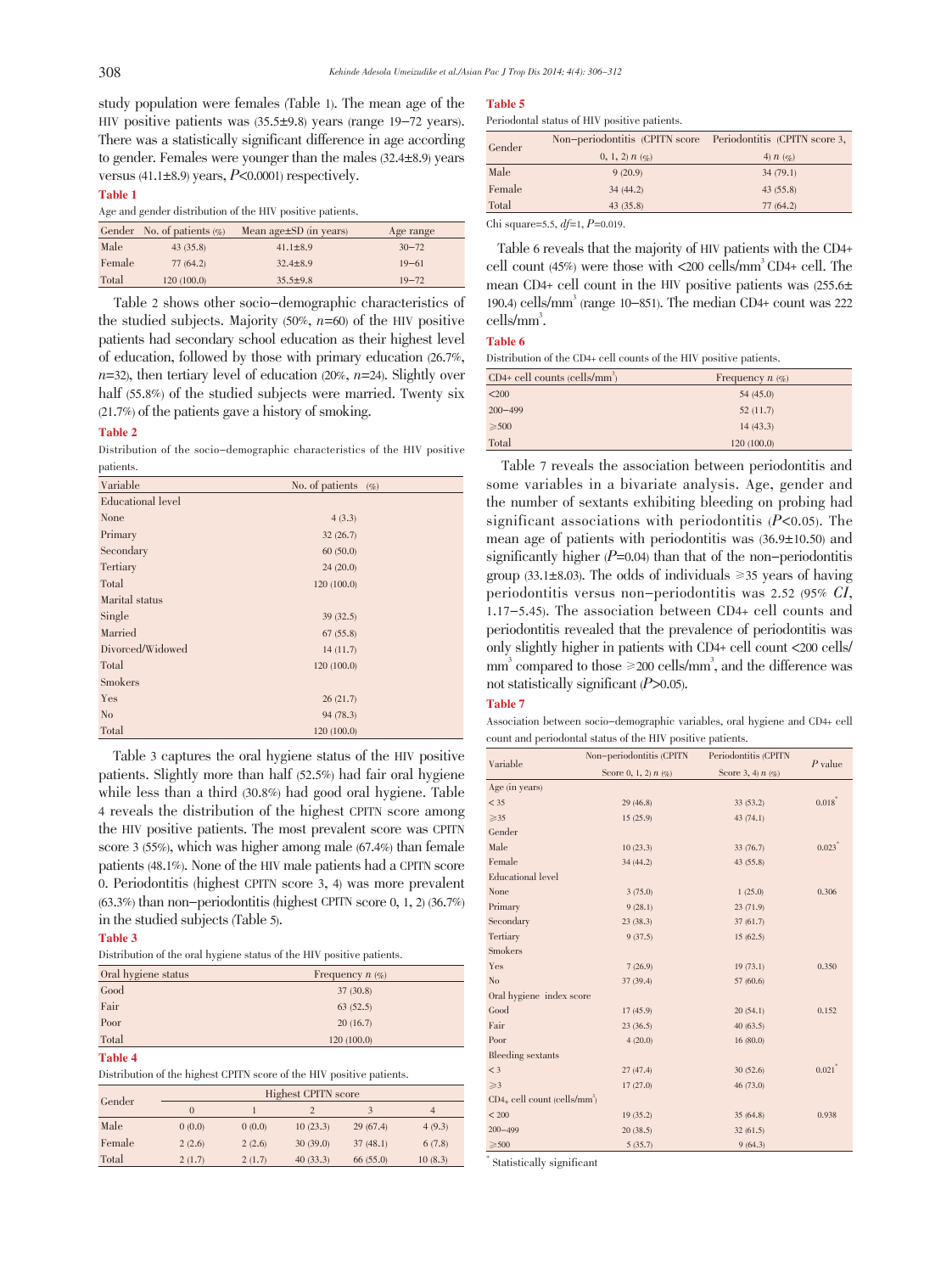Table 8 reveals the association between some of the sociodemographic variables and oral hygiene and CD4+ cell counts in HIV positive patients. The mean number of sextants with CPITN score 3 and 4 were significantly associated with older age  $\geq$ 35 years (P=0.021), male gender (P=0.005), positive smoking status ( $P=0.040$ ) and  $\geq 3$  sextants exhibiting bleeding on probing  $(P=0.004)$ . The level of education, oral hygiene status and CD4+ cell counts were not significantly associated with the severity of periodontitis in the HIV positive patients  $(P>0.05)$ .

#### Table 8

Association between socio-demographic variables, oral hygiene and CD4+ cell counts and periodontitis in HIV positive patients.

| Variable                                      | Mean number of sextants with CPITN |             |  |
|-----------------------------------------------|------------------------------------|-------------|--|
|                                               | score $3, 4$                       | $P$ value   |  |
| Age (in years)                                |                                    |             |  |
| $<$ 35                                        | 1.03                               | 0.021       |  |
| $\geqslant$ 35                                | 1.59                               |             |  |
| Gender                                        |                                    |             |  |
| Male                                          | 1.74                               | 0.005       |  |
| Female                                        | 1.05                               |             |  |
| <b>Educational level</b>                      |                                    |             |  |
| None                                          | 0.25                               | 0.318       |  |
| Primary                                       | 1.53                               |             |  |
| Secondary                                     | 1.25                               |             |  |
| Tertiary                                      | 1.29                               |             |  |
| Former/Current smokers                        |                                    |             |  |
| Yes                                           | 1.77                               | $0.040^{7}$ |  |
| N <sub>o</sub>                                | 1.17                               |             |  |
| Oral hygiene index score                      |                                    |             |  |
| Good                                          | 1.14                               | 0.141       |  |
| Fair                                          | 1.22                               |             |  |
| Poor                                          | 1.85                               |             |  |
| Bleeding community periodontal index sextants |                                    |             |  |
| $<$ 3                                         | 0.95                               | 0.004       |  |
| $\geq$ 3                                      | 1.62                               |             |  |
| $CD4+$ cell count (cells/mm <sup>3</sup> )    |                                    |             |  |
| < 200                                         | 1.26                               | 0.988       |  |
| $200 - 499$                                   | 1.35                               |             |  |
| $\geqslant$ 500                               | 1.29                               |             |  |

\* Statistically Significant.

Following a logistic regression analysis in Table 9, gender and a positive smoking status were non contributory to periodontitis  $(P=0.668 \text{ and } P=0.278)$  respectively.<br>Table 9

Binary logistic regression analysis of dependent variable (CPITN score 3, 4), significant variables-age (odds ratio 1.057, 95% CI 1.005 to 1.111,  $P=0.030$ ), sextants exhibiting bleeding on probing (odds ratio 1.738, 95% CI 1.339 to 2.256,  $P=0.000$ 

| Step 1 <sup>a</sup>                     | <sub>B</sub> | S.E.  | Wald   | df | Sig.  | Exp(B) | 95% $CI$ for Exp $(B)$ |       |
|-----------------------------------------|--------------|-------|--------|----|-------|--------|------------------------|-------|
|                                         |              |       |        |    |       |        | Lower                  | Upper |
| Gender $(1)$                            | 0.259        | 0.604 | 0.184  |    | 0.668 | 1.296  | 0.397                  | 4.235 |
| Age                                     | 0.056        | 0.026 | 4.716  |    | 0.030 | 1.057  | 1.005                  | 1.111 |
| Sextants exhibiting bleeding on probing | 0.553        | 0.133 | 17.228 |    | 0.000 | 1.738  | 1.339                  | 2.256 |
| Positive smoking status                 | 0.682        | 0.629 | 1.178  |    | 0.278 | 1.979  | 0.577                  | 6.786 |
| Constant                                | $-4.337$     | 1.105 | 15.404 |    | 0.000 | 0.013  |                        |       |

a Variable(s) entered on step 1: gender, age, sextants exhibiting bleeding on probing, positive smoking status. B: the coefficient for the constant in the null model. S.E.: the standard error around the coefficient for the constant. Sig: means level of statistical significance.

Older age  $\geq 35$  years and  $\geq 3$  sextants exhibiting bleeding on probing were significantly associated with periodontitis  $(P<0.05)$ .

The mean number of sextants exhibiting bleeding on probing in patients with periodontitis was  $(3.04 \pm 1.81)$  and was significantly higher  $(P=0.002)$  than that of non-periodontitis group (1.93 $\pm$ 1.85). The odds of patients with  $\geq 3$  sextants exhibiting bleeding on probing of having periodontitis was 1.74 times  $\frac{95\% \; CI}{CI}$ , 1.34-2.36,  $P \leq 0.001$  greater than in patients with  $\leq 3$  sextants exhibiting bleeding on probing. Older age  $\geq 35$  years was significantly associated with periodontitis  $(P=0.030)$  in the HIV positive patients.

# 4. Discussion

The aim of this study was to determine the prevalence of chronic periodontitis and associated risk factors in a group of HIV positive Nigerians. To the authors' knowledge, this is the first study on the prevalence of chronic periodontitis among HIV positive Nigerian patients, while the periodontal status of HIV positive persons has been reported in other sub-Saharan African countries like South Africa<sup>[12,21,22]</sup>. The established CPITN was utilized in thisstudy, because of its major advantages of simplicity, speed, minimal invasiveness, reproducibility and international uniformity[18]. Furthermore, to enrich this study, the authors modified the CPITN by taking into consideration the overall number of sextants that demonstrated bleeding on probing among the HIV positive patients in addition to their highest CPITN score. This variable was used as one of the independent variables to determine its predictive role for periodontitis in this study. Previous studies had challenged the assumption that a tooth with score 3 or 4 should also bleed on probing (score 1)[23]. The authors therefore explored the relationship between the number of sextants exhibiting bleeding on probing and periodontitis.

To control for patients' selection bias, the HIV positive patients were recruited from the dedicated HIV outpatient clinic of the Lagos University Teaching Hospital to provide a more representative study population rather than patients presenting to a dental clinic with oral complaints, which could have unduly increased their prevalence of chronic periodontitis. These HIV patients were also highly active antiretroviral therapy-naive.

In the present study, the selected periodontal parameters of the HIV patients reflected a very high prevalence of periodontal disease (98.3%) which is quite similar to the 97.4% reported in another study on HIV positive patients in India[3]. This is not surprising and could be attributed to the lower educational status of these patients because most (80%) of the HIV patients had attained at secondary education and only 20% had tertiary education. Other possible factors that could have accounted for the high prevalence of periodontal disease in the present study are self-reported poor oral hygiene practices of the patients, which include once daily brushing (80.8%) and poor dental attendance (72.5%). This corroborates a previous study[24]. What was more interesting however was the high proportion of HIV patients (63.3%) with chronic periodontitis (CPITN score 3, 4) with a smaller proportion having the advanced form (CPITN score 4). Other studies among different target groups in the general presumably uninfected Nigerian population found CPITN score 2 to be the most prevalent periodontal condition[25,26]. A CPITN score 2 was also reported as the most prevalent score in an HIV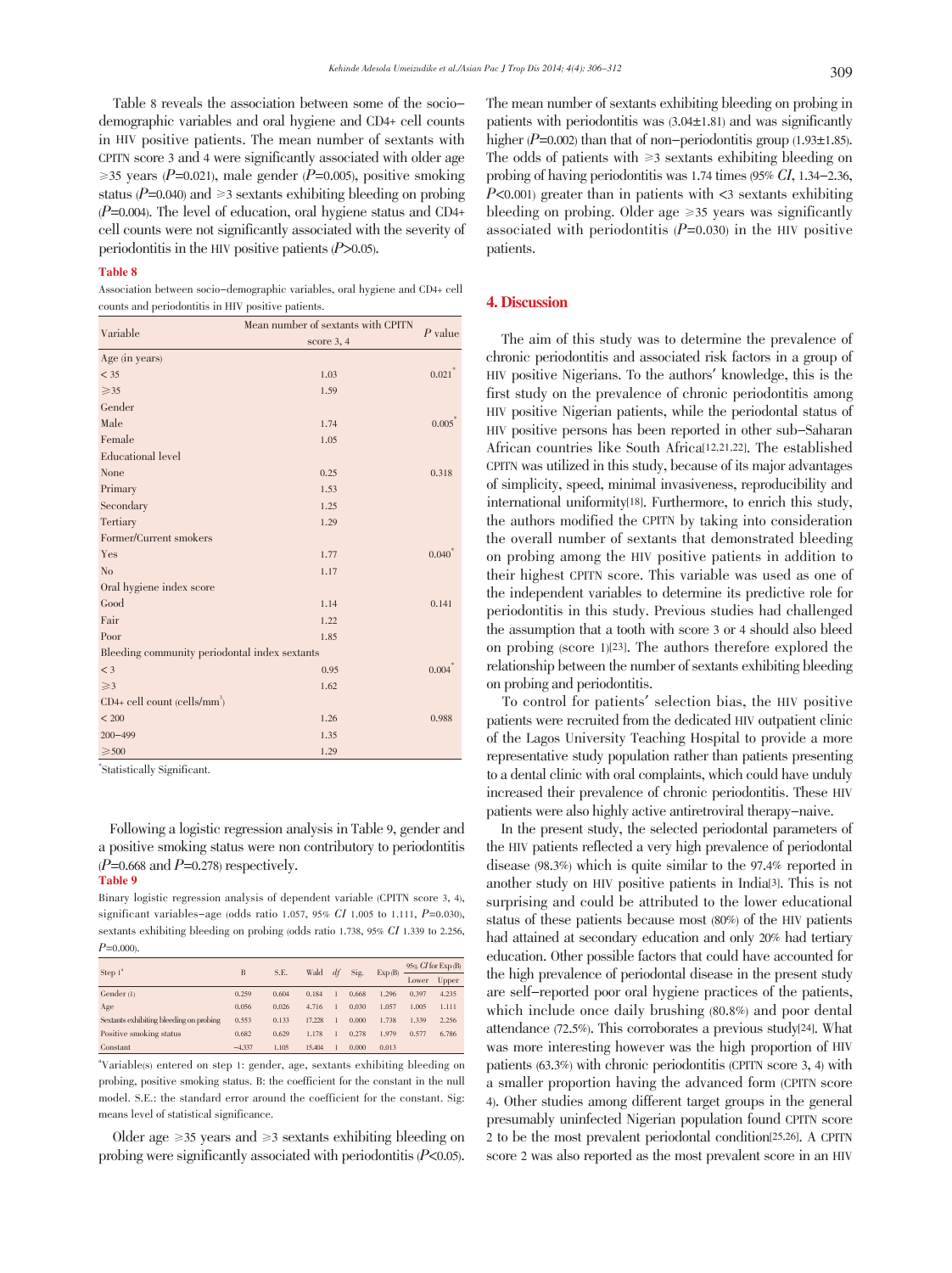infected Indian population[27]. The proportion of patients with deep pockets  $\geq 6$  mm in the present study (8.3%) is similar to the 9.2% recorded in a study among HIV positive patients in India[27] but differs from the 28.4% reported in another population in India[3]. The lower prevalence of chronic periodontitis observed in the present study could be due to the fact that most of the patients in the present study were recently diagnosed with HIV infection and as such may presumably have a measure of comparable immune status to that of the general presumably HIV uninfected population with possible less marked effects of the immune suppression on their periodontal tissues.

The possibility of prior periodontal destruction in these patients before the influence of HIV immune suppression should be considered which calls attention to the need for longitudinal studies in which cause-effect relationships could be explored.

As observed in the present study, the HIV positive patients were predominantly females (69.1%). The higher proportion of females in this study is supported by the National report documenting a disproportionately higher proportion (58.3%) of women and girls among HIV infected persons[2]. The reason may be the higher physiological or biological vulnerability of women to HIV infection. The significantly younger age of HIV female patients in the present study may be related to the risks and vulnerability of young women particularly girls to sexual violence resulting from the inequity in their social, political and economic status in Nigeria<sup>[2]</sup>.

In the present study, HIV positive male patients had a significantly higher prevalence and severity of periodontitis than females, which corroborates a recent Indian study[27]. Male gender has indeed been considered a risk determinant of periodontitis[28,29]. A plausible explanation will attribute this finding to the poorer oral hygiene in the HIV positive males which was actually reported in an earlier study<sup>[24]</sup>. It should be borne in mind however that its contribution to periodontitis may have been influenced by the significantly older age of the HIV males than the females in the present study. When the level of immune suppression was compared with their highest CPITN score and the severity of periodontitis (mean number of sextants with CPITN score 3, 4), the associations were not statistically significant. In the present study, although, the HIV patients with CD4+ cell counts <200 cells/mm3 had lower mean number of sextants (CPITN score 3, 4) than those with CD4+ cell counts 200–499 and  $\geq 500$  cells/mm<sup>3</sup>, yet these associations were not significant. This finding confirms several previous studies among HIV infected persons[16,21,30,31]. Goncalves et al. observed that a higher proportion (41.7%) of HIV subjects presenting with severe immunosuppression (CD4+ cell counts <200 cells/mm<sup>3</sup>) had better periodontal health than those with higher CD4+ cell counts<sup>[16]</sup>. Their finding was however not significantly associated with the selected periodontal parameters. On the contrary, some studies found a significant association between CD4+ cell counts and chronic periodontitis[12,27]. John et al. found significant associations between CD4+ cell counts and probing depth and clinical attachment level[12]. However, the CD4+ cell counts in their study population were not associated with the severity of periodontal disease. Rozra et al. also observed a higher percentage of periodontitis (as expressed by CPITN score 3, 4) among HIV infected subjects with CD4+ cell counts <200  $\mu$ L than those with  $\geq 200 \mu L[27]$ . The variance between these studies and

the present study may be explained by the influence of existing contributory factors such as smoking, age, gender and sextants exhibiting bleeding on probing to the prevalence and severity of periodontitis. Genetic factors cannot also be ruled out owing to the racial differences in the different study populations. It is well known that chronic periodontitis is multifactorial. Other factors other than the level of immune suppression may therefore be important in determining the pattern of periodontal tissue destruction even in HIV positive patients.

Furthermore, the severity of immunosuppression was reported to be more associated with atypical periodontitis than with chronic periodontitis in another study<sup>[32]</sup>. The higher levels of interleukin IL-18 in the gingival crevicular fluid in gingivitis and periodontitis sites of HIV positive patients may be responsible for tissue destruction in HIV associated chronic periodontitis[9].

The risk determinants observed to be significantly associated with the selected periodontal parameters in this study include the age of the HIV infected patients. Older patients >35 years of age were observed to have a significantly higher prevalence and severity of periodontitis. This has been reported in other studies<sup>[11,12]</sup>. Barr *et al.* reported a six times risk for periodontal attachment loss in HIV subjects over 35 years[11]. A more recent study also found age to have a significant correlation with clinical indices such as plaque index, gingival index and probing depth[12]. It is possible that age-related degenerative changes in the periodontal tissues could potentially be a risk factor for increased periodontal tissue destruction with some moderate loss of periodontal attachment and alveolar bone loss[33,34]. Aging alone in healthy elderly persons does not lead to a critical loss of periodontal support[34]. It has however been suggested that the increased level of periodontal tissue destruction observed with aging may be the result of cumulative destruction and the exposure to other risk factors rather than a result of increased rates of destruction[29].

In the present study, smoking was significantly associated with the severity of periodontitis  $(P=0.040)$ . This observation corroborates findings in a US study[10] and recent findings in HIV-infected South Africans[12]. A higher prevalence of chronic periodontitis has also been reported among the general population in Nigeria[35]. The significant association of smoking with selected periodontal parameter in the present study corroborates the fact that smoking is a well-established risk factor for periodontitis[36]. The association between smoking and periodontitis however became insignificant in the logistic regression analysis. This may be due to the smaller number of HIV positive patients that were smokers in the present study as well as the limited data on the pack years of the smokers which was identified as one of the risk factors in an earlier study[10]. The authors intend to address this gap in information on pack years among HIV positive patients in future studies. Bleeding on probing is widely used as a clinical parameter to monitor periodontal disease progression[37], and has been used to assess the level of gingival inflammation[38]. Clinical trials revealed that bleeding on probing when used as a clinical parameter has a low positive predictive value and the test belongs to disease progression assessment rather than risk assessment. Interestingly, the modification of the CPITN by addition of the number of sextants exhibiting bleeding on probing,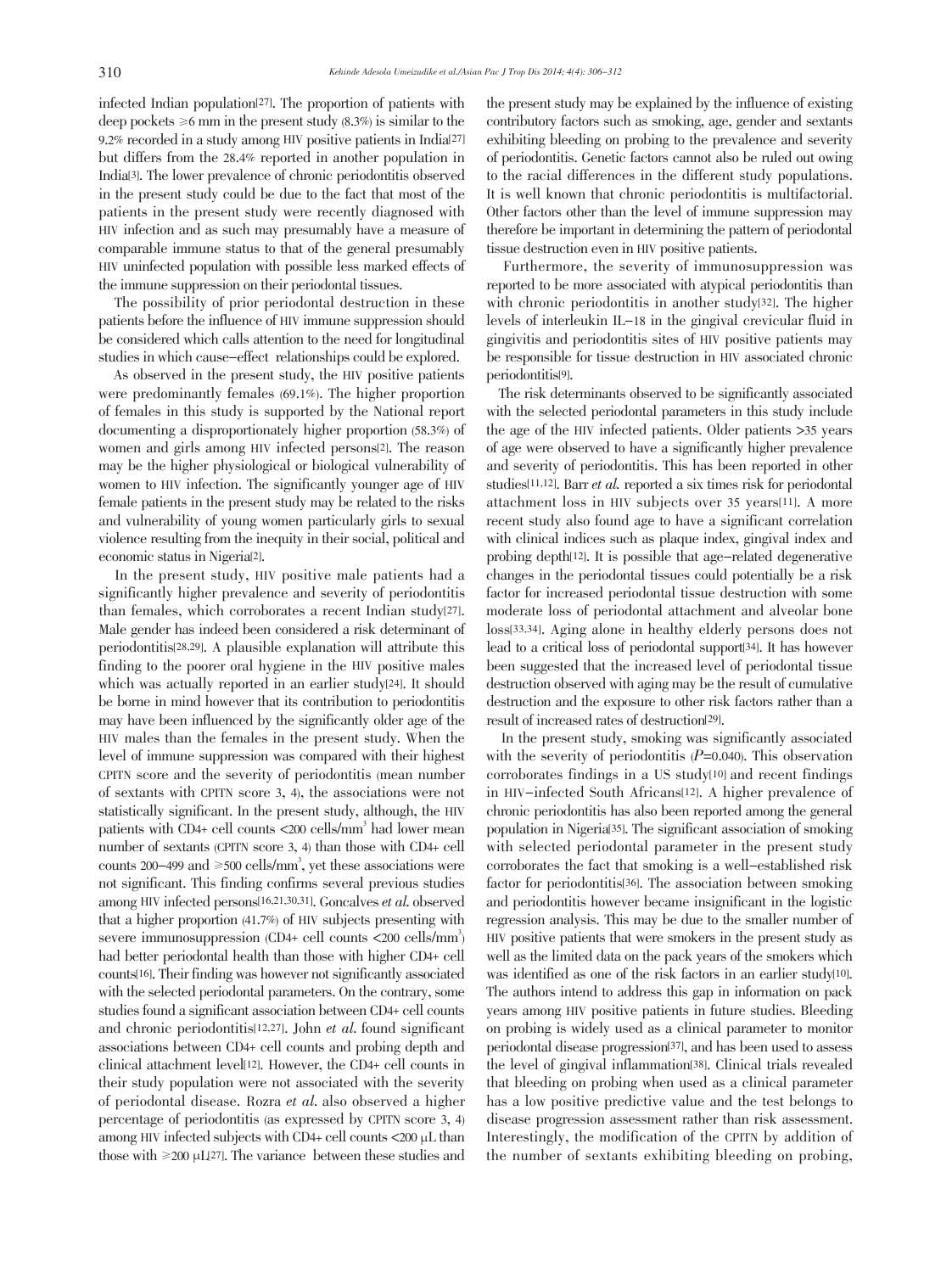independent of the selected periodontal parameters yielded notable findings. Bleeding of  $\geq 3$  sextants was significantly associated with the prevalence  $(P=0.021)$  and severity of periodontitis  $(P=0.004)$ . Furthermore in a logistic regression analysis, only older age  $\geq$ 35 years (odds ratio 1.057, P=0.030) and bleeding sextants  $\geq 3$  (odds ratio 1.738, P=0.000) remained predictive of the severity of periodontitis  $(\geq 2)$ CPITN sextants with score 3, 4). Although, the use of bleeding on probing as a risk assessment has been challenged in a previous review and was viewed as been more suitable for disease progression assessment[39], the association of sextants exhibiting bleeding on probing with periodontitis in the present study merits further investigation.

This study has established a high prevalence of chronic periodontitis in HIV positive Nigerian patients. There is also a significant association of age, smoking and sextants exhibiting bleeding on probing with severity of chronic periodontitis. Sextants exhibiting bleeding on probing and age <sup>≥</sup>35 years were found to be independent risk factors for periodontitis among the HIV positive patients in this study.

The CD4+ cell counts were not associated with periodontitis in this study. The high prevalence of chronic periodontitis observed among the HIV positive patients in the present study underscores the importance of periodontal screening of HIV positive patients and the need for early preventive measures such as dental visits with oral prophylaxis.

# Conflict of interest statement

We declare that we have no conflict of interest.

# Acknowledgements

This work was supported by US President's Emergency Plan for AIDS Relief. Awarded by US department of health and human resources (Health Resources and Services Administration RSA) to The HARVARD School of Public Health PEPFAR/APIN Programme, Phyllis Kanki (PI), Akanmu AS (Co-PI for Lagos University Teaching site). Grant No U51HA025522. 08/21/04 - 02/28/11.

# **Comments**

# **Background**

The human immunodeficiency virus (HIV) infection has remained a global pandemic with an estimated 34 million people living with the infection worldwide. The impact of HIV infection on affected persons could be enormous, causing numerous health challenges, including a variety of opportunistic infections and chronic periodontitis.

#### Research frontiers

The present research provides finding of the risk determinants and prevalence of chronic periodontitis in Nigeria, which is limited in that area.

# Related reports

The selected periodontal parameters utilized in the study were the CPITN (Ainamo et al., 1982; WHO Oral Health Survey, 1997). In addition, CDC in 1992 revised classification system for HIV infection and expanded surveillance case definitions for AIDS among adolescents and adults.

# Innovations & breakthroughs

The present study reports the prevalence of chronic periodontitis and its determinant in Nigeria.

# Applications

The research work encourage the need for more surveillance on the maintenance of oral health of HIV patients in Nigeria.

# Peer review

In this study the authors evaluated the prevalence and determinants of chronic periodontitis in HIV positive patients. And the results shows the prevalence of periodontitis, and their CD4 amongst HIV patients.

# References

- [1] UNAIDS. UNAIDS report on the global AIDS epidemic 2013. Geneva, Switzerland: UNAIDS; 2013. [Online] Available from: http://www.unaids.org/en/media/unaids/contentassets/documents/ epidemiology/2013/gr2013/UNAIDS\_Global\_Report\_2013\_en.pdf. [Accessed on 6 January 2014].
- [2] Onah NG. Achieving the millennium development goals through combating HIV/AIDS in Nigeria: ethical perspective. Int J Res Arts Soc Sci 2011; 3: 214-227.
- [3] Ranganathan K, Magesh KT, Kumarasamy N, Solomon S, Viswanathan R, Johnson NW. Greater severity and extent of periodontal breakdown in 136 South Indian human immunodeficiency virus seropositive patients than in normal controls: a comparative study using community periodontal index of treatment needs. Indian J Dent Res 2007; 18: 55-59.
- [4] Stojkovic A, Borcas VV, Plancak D, Lisic M, Srdjak S. Evaluation of periodontal status in HIV infected persons in Croatia. Coll Antropol 2011; 1: 67-71.
- [5] Kinane DF. Aetiology and pathogenesis of periodontal disease. Ann R Australas Coll Dent Surg 2000; 15: 42-50.
- [6] Myint M, Odden K, Schreurs O, Halstensen TS, Schenck K. The gingival plasma cell infiltrate in HIV-positive patients with periodontitis is disorganized. J Clin Periodontol 1999; 26: 358-365.
- [7] Myint M, Steinsvoll S, Yuan ZN, Johne B, Helgeland K, Schenck K. Highly increased numbers of leukocytes in inflamed gingiva